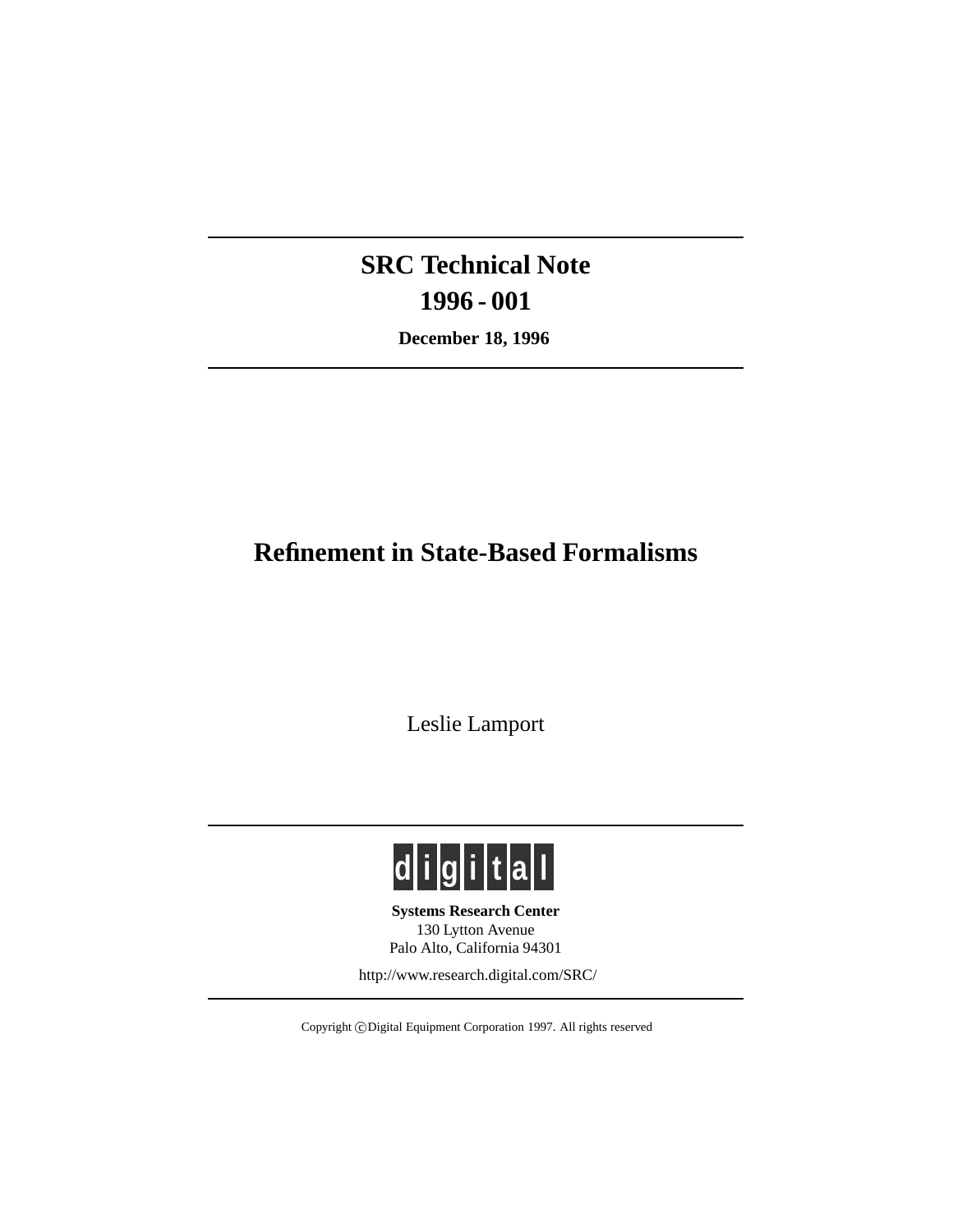### **Refinement in State-Based Formalisms**

Leslie Lamport Digital Equipment Corporation lamport@pa.dec.com

18 December 1996

### **1 A Tale of Two Clocks**

A friend of ours, who was a brilliant mathematician, has been hospitalized because of long-term abuse of hallucinogenic drugs. We decide to give him a digital clock for his room. However, his doctor suggests that the hour and minute displays together might be too confusing. So, we put tape over the minute display, turning our gift into a digital hour clock.

We present the clock to our friend, who asks what it is supposed to do. Although he has lost his memory of everyday objects, his mathematical abilities are undiminished. So, we give him a mathematical explanation. Since the drugs have destroyed his sense of time, we do not have to relate the behavior of the clock to real time; we need only explain the sequence of numbers displayed by the clock. We describe the clock by saying that this sequence must be some sequence of values for the variable hr allowed by the temporal-logic formula  $S_H$  defined as follows.

$$
Init_H \triangleq hr \in \{1, ..., 12\}
$$
  
\n
$$
N_H \triangleq hr' = (hr \mod 12) + 1
$$
  
\n
$$
S_H \triangleq Init_H \land \Box N_H
$$
 (1)

Being an expert in temporal logic, our friend understands that the formula  $Init_H$  describes the initial state, and the formula  $\Box N_H$  asserts that every successive pair of states satisfies the relation  $N_H$ , where unprimed values refer to the first state and primed values refer to the second. We end our visit, leaving him happily watching the clock and checking that it satisfies  $S_H$ .

When we next visit the hospital, the doctor tells us that our friend has improved considerably, so we can remove the tape and make the clock's minute display visible. We do so, and our friend requests a new specification that describes both the minute and hour displays. We choose the variable  $min$  to represent the minute display, and we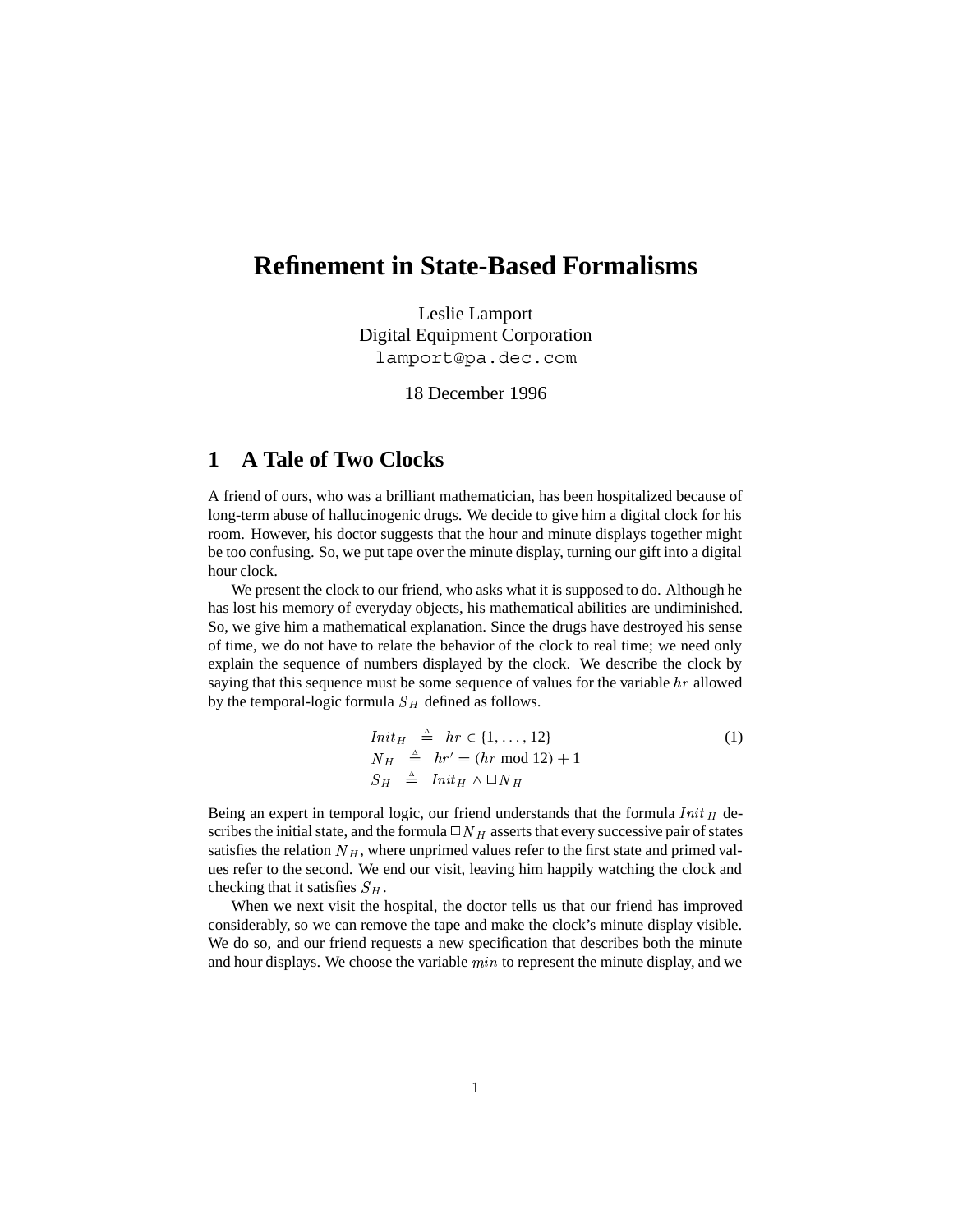give him the obvious formula  $S<sub>M</sub>$  defined as follows.<sup>1</sup>

$$
Init_{M} \triangleq (hr \in \{1, ..., 12\}) \wedge (min \in \{0, ..., 59\})
$$
\n
$$
N_{M} \triangleq \wedge min' = min + 1 \mod 60
$$
\n
$$
\wedge hr' = \text{if } min = 59 \text{ then } (hr \mod 12) + 1 \text{ else } hr
$$
\n
$$
S_{M} \triangleq Init_{M} \wedge \square N_{M}
$$
\n(2)

Our friend is puzzled and asks how removing the tape could change the behavior of the hour display. He explains that if removing the tape didn't change the hour display's behavior, then its sequence of values should still satisfy the original specification  $S_H$ . After all,  $S_H$  does not imply the absence of a minute display, so it should be true for any sequence of values for hr allowed by the new specification  $S_M$ . But it isn't. Formula  $S_H$  asserts that the value of hr should change in every successive state, while formula  $S_M$  asserts that there are fifty-nine successive states with the same value of hr.

We realize that he is right; our specification  $S_H$  is wrong. We must modify it to allow steps that leave  $H$  unchanged. Because we might one day give him a new clock with a second display, we must also modify  $S_M$  to allow steps that leave both  $hr$  and *min* unchanged. To save a bit of writing, we introduce the notation that  $[N]_f$  is an abbreviation for  $N \vee (f' = f)$ , where f' is the expression obtained by priming all the free variables in f. We now redefine  $S_H$  and  $S_M$  by

$$
\begin{array}{rcl}\nS_H & \stackrel{\scriptscriptstyle\Delta}{=} & \mathit{Init}_H \wedge \Box [N_H]_{hr} \\
S_M & \stackrel{\scriptscriptstyle\Delta}{=} & \mathit{Init}_M \wedge \Box [N_M]_{\langle hr, min\rangle}\n\end{array}
$$

Our mathematician friend understands that  $\langle hr, min \rangle' = \langle hr, min \rangle$  iff  $hr' = hr$  and  $min' = min$ , so the subscript  $\langle hr, min \rangle$  means that  $S_M$  allows steps that leave both  $hr$ and *min* unchanged. He knows that the new specification  $S_H$  describes the behavior that he has already observed in the clock, since by watching only the hour display, he couldn't possibly tell whether or not there were steps that didn't change the hour display.

However, our friend is sad. The new specifications allow behaviors in which, after a while, the display stops changing, and he so enjoys watching the numbers change. We tell him not to worry because the actual specifications are

$$
S_H \triangleq \text{Init}_H \wedge \Box[N_H]_{hr} \wedge \text{WF}_{hr}(N_H) S_M \triangleq \text{Init}_M \wedge \Box[N_M]_{(hr, min)} \wedge \text{WF}_{(hr, min)}(N_M)
$$
(3)

where the WF formulas assert that the clock keeps advancing forever. Once we explain the precise meaning of WF, our friend is quite happy. He easily deduces the simple theorem

$$
S_M \Rightarrow S_H \tag{4}
$$

and he knows that this theorem means that if the clock satisfies the specification  $S_M$ , then it also satisfies the specification  $S_H$ , so the hour display does indeed continue

<sup>&</sup>lt;sup>1</sup>He is already familiar with our notation of representing conjunctions as lists of formulas bulleted by  $\wedge$ .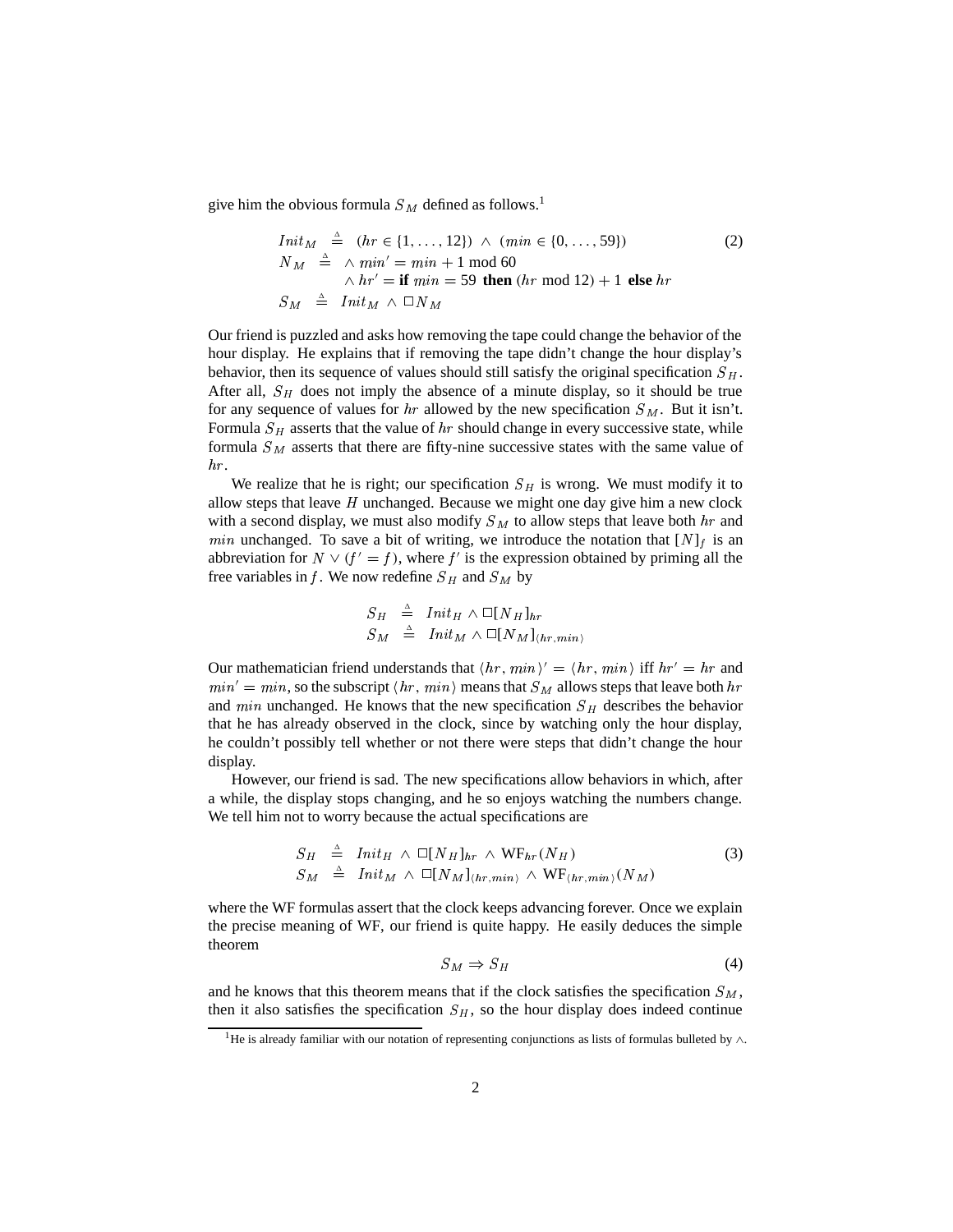to behave as before. We remind him that (4) is, by definition, what it means for the specification  $S_M$  to implement the specification  $S_H$ .

Our friend enjoys his clock, and spends days doing little but watching it and verifying that it satisfies the specification  $S_M$ . Then, one day, a violent patient at the hospital breaks it. So, we purchase a brand new clock and send it to him. On our next visit, we find our friend distraught. The new clock does not satisfy the specification  $S_M$ . He explains that one time the clock changed from 7:59 to 7:00, and later it jumped directly from 7:00 to 8:00. Examining the clock, we discover that, on the hour, both displays do not change simultaneously. There can be a noticeable instant between when the minute and hour displays change. To our friend, with his distorted sense of time, that instant seems very long.

To pacify him, we must specify the new clock. We realize that, if we want to write the same kind of specification as before, we must add another variable to distinguish whether the clock reads 7:00 because it really is 7:00, or because it is in the middle of changing from 7:59 to 8:00. We use the boolean variable  $chq$  that will be true iff the clock is in the middle of changing the hour, and we present our friend with the following specification  $IS_L$ :

$$
Init_L \triangleq Init_M \wedge \neg chg
$$
  
\n
$$
Min \triangleq \wedge \neg chg \vee (min = 59)
$$
  
\n
$$
\wedge \ min' = (\min + 1) \mod 60
$$
  
\n
$$
\wedge \text{ chg}' = \neg chg \wedge (min = 59)
$$
  
\n
$$
\wedge \text{ hr}' = \text{ hr}
$$
  
\n
$$
Hr \triangleq \wedge (\neg chg \wedge (min = 59)) \vee (chg \wedge (min = 0))
$$
  
\n
$$
\wedge \text{ hr}' = (\text{hr} \mod 12) + 1
$$
  
\n
$$
\wedge \text{ chg}' = (\text{min} = 59)
$$
  
\n
$$
\wedge \min' = \min
$$
  
\n
$$
N_L \triangleq Min \vee Hr
$$
  
\n
$$
IS_L \triangleq Init_L \wedge \Box[N_L]_{(hr, \min, chg)} \wedge WF_{(hr, \min, chg)}(N_L)
$$

Our friend looks puzzled and asks us where he should look for the value of chg . We tell him that it's just a specification variable, and doesn't necessarily correspond to anything on the actual clock. "Well, why doesn't your specification say so?" he demands. So, we define a new specification  $S_L$  by

$$
S_L \triangleq \exists chg : IS_L \tag{5}
$$

Formula  $S_L$  asserts that the clock acts as if there were a sequence of values for *chg* for which IS L is satisfied; it says nothing about the actual values of chg. (We write  $\exists$ instead of ∃ to indicate that we are asserting the existence of a sequence of values, not just a single value.) A clock satisfies  $S_L$  iff it acts exactly the same as the clock you would get by building a device with  $hr$ ,  $min$ , and  $chg$  displays that satisfies  $IS_L$ , and then putting tape over the *chq* display.

Reminded of the definition of  $\exists$ , our friend observes that  $S_H$  is equivalent to  $\exists min : S_M$ . Formula  $S_H$  is indeed the specification of our first gift—the old clock with tape over the minute display.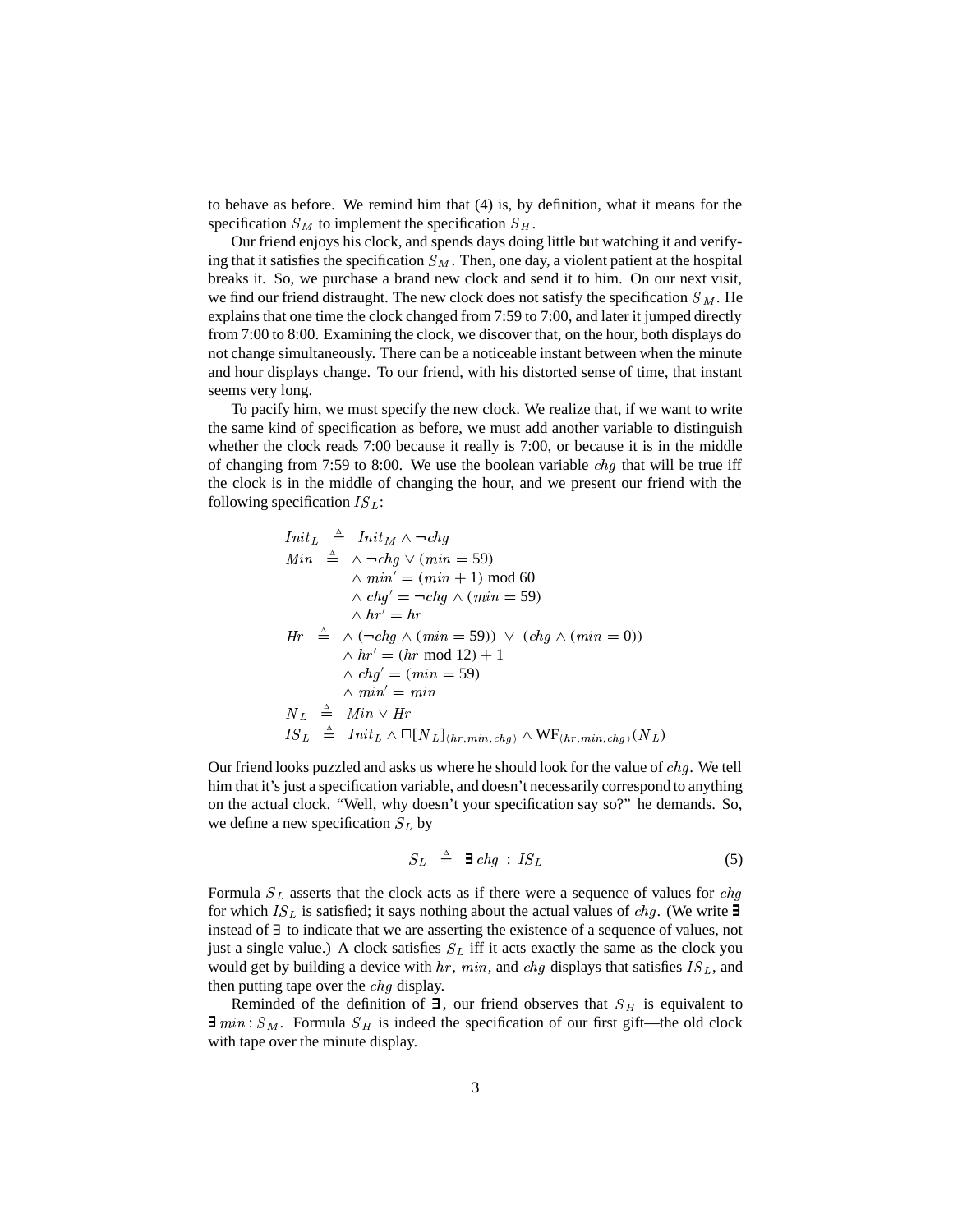Our new specification does not make him happy. He liked the orderly progression of times on his old clock, and a sequence like 7:59, 8:59, 8:00 seems bizarre to him. He wishes he had his old clock back. Although we can't replace the old clock, we can do something almost as good: we can explain how to interpret any behavior of the new clock as a "virtual" behavior of the old clock. We offer to do this by writing a formula  $R_{LH}$  that contains the variables hr and min as well as a new variable min. To interpret a sequence of values of hr and min produced by the new clock as a virtual behavior of the old clock, he just has to find a sequence of values of  $\overline{min}$  so that  $R_{LH}$  is satisfied. He can then consider the sequence of hr and  $\overline{min}$  values to be a behavior of the old clock.

Our friend agrees that this would make him happy if formula  $R_{LH}$  satisfies two conditions. The first is that, if the sequence of hr and min values satisfies  $S_L$ , then the resulting sequence of hr and min values should satisfy  $S_M$ . Mathematically, this is expressed by

$$
S_L \wedge R_{LH} \Rightarrow \widehat{S_M} \tag{6}
$$

where  $\widetilde{S}_M$  is the formula obtained by substituting  $\widetilde{min}$  for  $min$  in  $S_M$ . But this condition by itself would allow us to cheat—for example, by letting  $R_{LH}$  be FALSE. Formula  $R_{LH}$  must also satisfy the condition that, for any sequence of values of hr and min satisfying  $S_L$ , there must be some sequence of values of min satisfying  $R_{LH}$ . In other words, the following must be true.

$$
S_L \Rightarrow \exists \widehat{min} : R_{LH} \tag{7}
$$

We tell him he is right, and that when (6) and (7) hold, we say that  $S_L$  implements  $S_M$ under the refinement  $R_{LH}$ . We then define  $R_{LH}$  by

$$
R_{LH} \triangleq \wedge \widehat{min} = \min_{\Lambda} \mathbf{min}' = \mathbf{if} \; hr' \neq hr
$$
\n
$$
\wedge \Box \begin{bmatrix} \widehat{min}' = \mathbf{if} \; hr' \neq hr \\ \mathbf{then} \; 0 \\ \mathbf{else} \; \mathbf{if} \; min' = 0 \; \mathbf{then} \; \widehat{min} \\ \mathbf{else} \; min' \end{bmatrix} \langle hr, \, min, \, \widehat{min} \rangle
$$

Being a brilliant mathematician, he quickly verifies (6) and (7). In fact, he points out that the following result, which implies (7), is true.

$$
\exists \,\widetilde{min} \,:\, R_{LH} \tag{8}
$$

Now that he understands what the refinement is, he realizes that there is another way to obtain it. Formula  $S_L$  implies the existence of a sequence of values for *chg* satisfying  $IS_L$ . We can therefore use *chg* to define min. First, define min by

$$
\overline{min} \quad \stackrel{\scriptscriptstyle \Delta}{=} \quad \text{if} \ (min = 0) \land chg \ \text{then} \ 59 \ \text{else} \ min)
$$

and then define the virtual variable  $\widehat{min}$  to equal the expression  $\overline{min}$ , which is a simple function of  $min$  and  $chg$ . This is an easier way to define the refinement because it requires writing no new temporal formulas.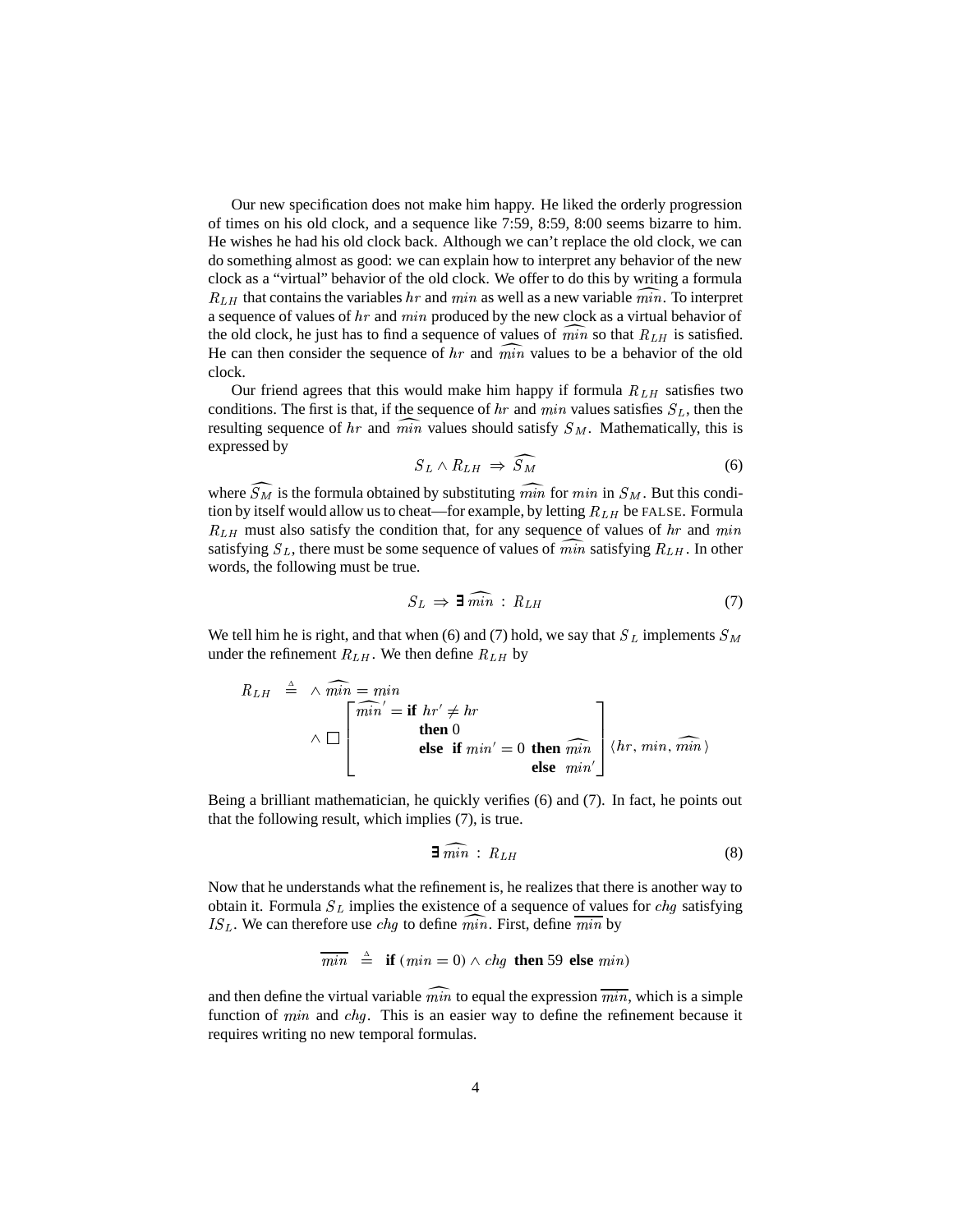Our friend is actually using the alternative refinement  $R_{LH}$  defined by

$$
R_{LH} \triangleq (\mathbf{\Xi} chg : IS_L \wedge \Box(\widehat{min} = \overline{min})) \tag{9}
$$

Since  $S_L$  equals  $\exists chg: IS_L$ , and the variable min does not occur in  $IS_L$ , the proof of (7) with this definition of  $R_{LH}$  requires no mathematical brilliance. Moreover, to prove (6), it suffices to prove the simpler theorem

$$
IS_L \Rightarrow \overline{S_M} \tag{10}
$$

where  $\overline{S_M}$  is the formula obtained by substituting the expression  $\overline{min}$  for the variable  $min$  in  $S_M$ . (Observe that  $S_M$  contains the variables  $hr$ ,  $min$ , and  $chg$ , while formula  $S_M$  in (6) contains the variables hr, min, and min.)

Finally, our friend notes that since *chg* does not occur in  $S_M$ , (10) implies

$$
(\exists \text{ chg} : IS_L) \Rightarrow (\exists \text{ min} : S_M) \tag{11}
$$

But  $S_L$  is defined to equal  $\exists chg : IS_L$ , and he already observed that  $\exists min : S_M$  is equivalent to  $S_H$ , so (11) implies that  $S_L$  implements  $S_M$ .

#### **2 In General**

Let us now leave our friend to his recovery and generalize from his clocks. Although we have used TLA [4] to specify the clocks, everything generalizes to any method in which the meaning of a specification is a set of sequences of states.

We are given a higher-level specification  $S_H$  and a lower-level specification  $S_L$ defined by

$$
\begin{array}{rcl}\nS_H & \triangleq & \exists h \, : \, IS_H \\
S_L & \triangleq & \exists l \, : \, IS_L\n\end{array}
$$

where h and l are sequences of variables.<sup>2</sup> In the clock example,  $IS_H$  was called  $S_M$ . We say that  $S_L$  implements  $S_H$  iff  $S_L$  implies  $S_H$ . For this to make sense, a specification needs to be invariant under stuttering, meaning that it is satisfied by a behavior  $\sigma$  iff it is satisfied by any behavior obtained from  $\sigma$  by adding or deleting steps that leave the state unchanged.

To prove that  $S_L$  implies  $S_H$ , we first rename bound variables if necessary so that no variable of  $h$  occurs free in  $IS_L$ . (In our example, we renamed the bound variable *min* of  $S_H$  to *min*.) Then  $S_L$  implies  $S_H$  iff the following formula is true.

$$
IS_L \Rightarrow \mathbf{\exists} \, h \, : \, IS_H \tag{12}
$$

To prove (12), we must show that IS  $_L$  implements IS  $_H$  under some refinement  $R_{LH}$ , which by definition means proving

$$
IS_L \wedge R_{LH} \Rightarrow IS_H \tag{13}
$$

$$
IS_L \Rightarrow \mathbf{\exists} h : R_{LH} \tag{14}
$$

<sup>&</sup>lt;sup>2</sup>If h is the sequence  $h_1, \ldots, h_m$  of variables, then  $\exists h : IS_H$  is an abbreviation for  $\exists h_1, \ldots, h_n : IS_H$ , which is in turn an abbreviation for**∃**  $h_1 : ...$  ∃  $h_n : IS$  H.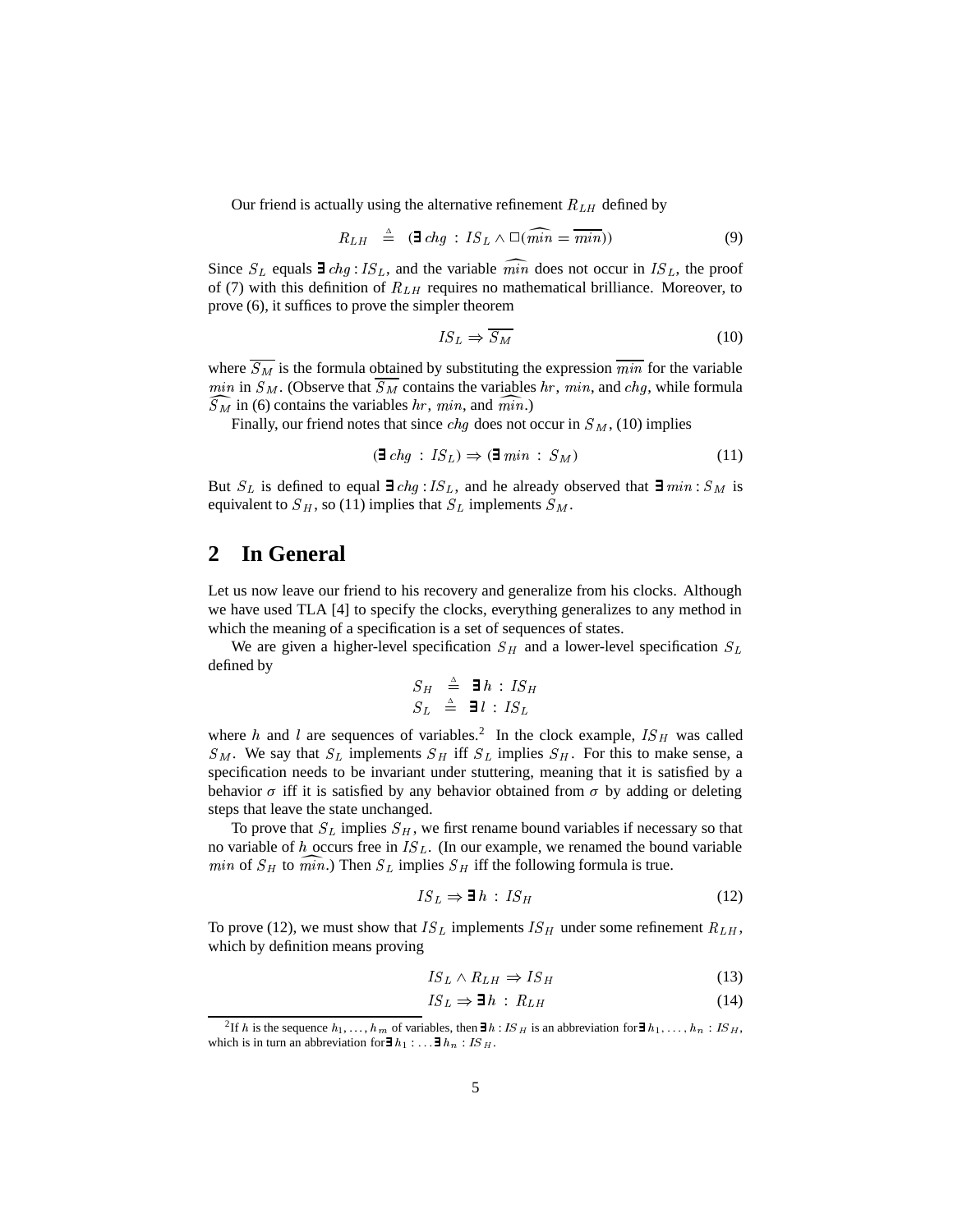Since no variable in h occurs free in IS<sub>L</sub>, (14) is equivalent to  $\exists h : (IS_L \Rightarrow R_{LH}).$ Hence, by replacing  $R_{LH}$  with  $IS_L \Rightarrow R_{LH}$ , we can always replace (14) by the stronger condition

$$
\mathbf{\exists} \, h \, : \, R_{LH} \tag{15}
$$

Proving that (13) and (14) imply (12) is a simple exercise in predicate logic. To prove the converse, that (12) implies the existence of a refinement  $R_{LH}$  satisfying (13) and (14), we simply take  $R_{LH}$  to be  $IS_H$ .

The simplest type of refinement is a refinement mapping, in which  $R_{LH}$  equals  $\Box(h = \overline{h})$ , where  $\overline{h}$  is some state function not containing the variables h. In that case, (15) obviously holds, and (13) is equivalent to

$$
IS_L \Rightarrow \overline{IS_H} \tag{16}
$$

where  $\overline{IS_H}$  is the formula obtained from  $IS_H$  by replacing the variables h with the state function  $\overline{h}$ . All the free variables of  $\overline{IS}_H$  will be free variables of  $IS_L$ .

The validity of (12) implies the existence of a refinement  $R_{LH}$ , but not necessarily the existence of a refinement mapping. The existence of an arbitrary refinement  $R_{LH}$ is of no help, since (14) has exactly the same form as the formula (12) that we have to prove. So, we need a method that is more general than refinement mappings but easier than using an arbitrary refinement. We generalize the alternative clock refinement defined in (9), replacing *chg* by an arbitrary sequence  $a$  of new variables and IS<sub>L</sub> by some formula  $IS_L^a$  which implements  $IS_H$  under a refinement mapping. It must be easy to prove

$$
IS_L \Rightarrow \mathbf{\exists} \ a : IS_L^a \tag{17}
$$

and we must be able to find a refinement mapping for which we can prove

$$
IS_L^a \Rightarrow \overline{IS_H} \tag{18}
$$

(Even though no refinement mapping exists under which  $IS_L$  implements  $IS_H$ , a refinement mapping satisfying (18) can exist because it can mention the variables <sup>a</sup>.) Predicate logic reasoning shows that, if the variables a do not occur free in  $IS_L$ , then (17) and (18) imply (12). This approach is equivalent to defining

$$
R_{LH} \triangleq (\exists a : IS_{L}^{a} \wedge \Box(h = \overline{h}))
$$

If  $\exists a: IS_{L}^{a}$  is equivalent to  $IS_{L}$  instead of just implied by it, then we say that  $IS_{L}^{a}$  is obtained from  $IS_L$  by adding the auxiliary variables a.

The most common type of auxiliary variable is a history variable, in which the value of <sup>a</sup> at any point in a behavior depends only on the current and previous values of the free variables of  $IS_L$ . Simple rules for adding auxiliary variables—that is, rules for constructing  $IS_L^a$  from  $IS_L$  so that  $\exists a: IS_L^a$  is equivalent to  $IS_L$ —have been used for decades [5]. Another kind of auxiliary variable is a stuttering variable, which adds steps that do not change any of the variables of  $IS_L$ . In our clock example, we would use a stuttering variable to prove that  $S_H$  implies  $\exists min : S_M$ . A more complicated type of auxiliary variable is a prophecy variable, whose value can depend on future values of the variables of  $IS_L$ .